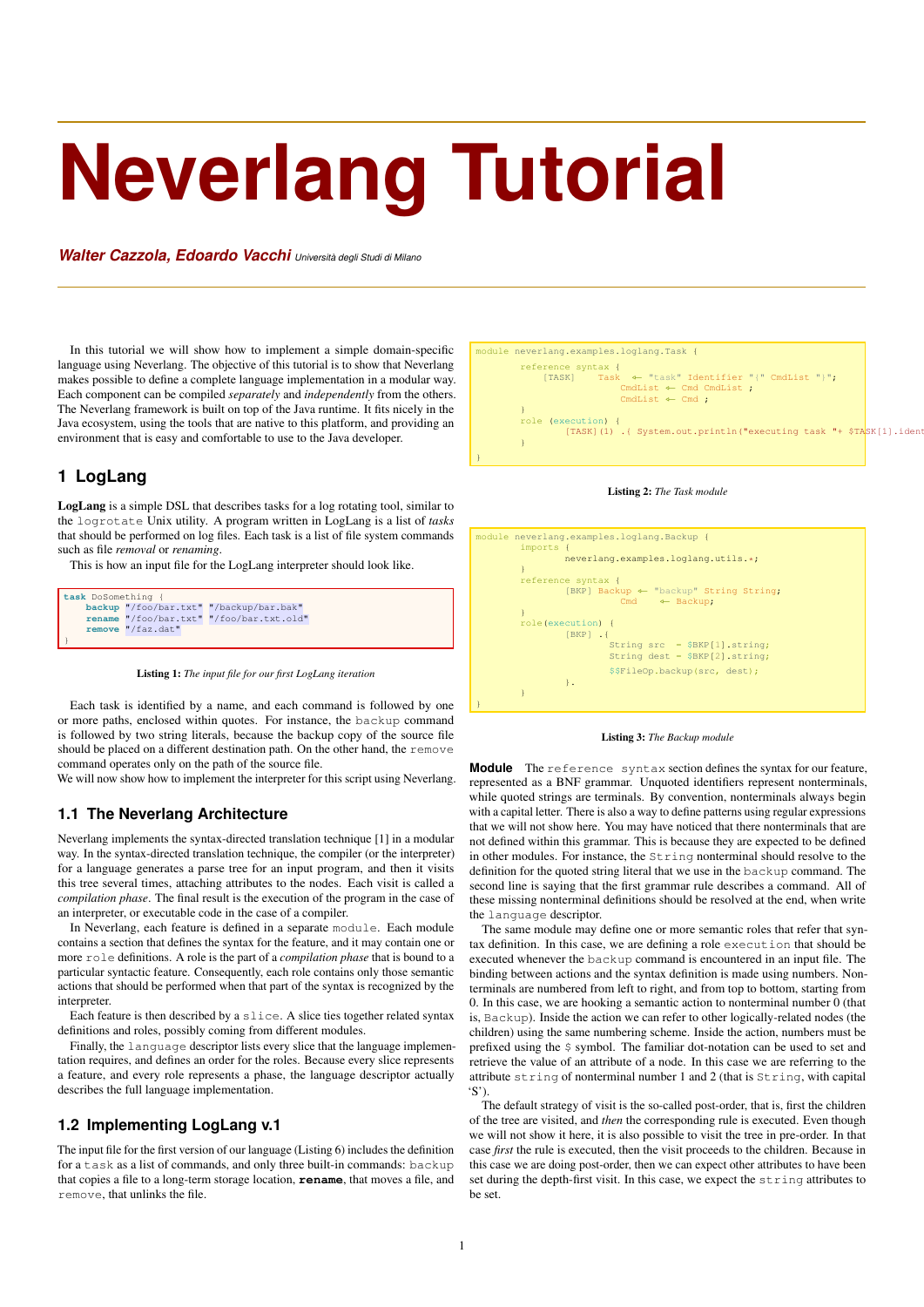The \$\$-prefixed identifier is used in Neverlang to refer a singleton instance of an object that provides some services. In this case, it is a library that provides file system manipulation primitives. The implementation for this object is defined in a separate component that is called an endemic slice. We will not show the details on how to implement an endemic slice in this tutorial, but you can find more on that in Neverlang's documentation.

Modules can be compiled to source files using the nlgc tool. If you do not specify otherwise, the tool generates regular Java source files. Once the source files are generated, you can then compile them using javac. Once your modules are finalized and compiled, *you will not need to re-compile them anymore*, because the framework is designed to be modular at the class-file level. Components can be pre-compiled, packaged and distributed as bytecode.

\$ nlgc -s out Backup.nl Backup.nl neverlang/examples/loglang/Backup\$role\$syntax.java neverlang/examples/loglang/Backup\$role\$execution\$0.java neverlang/examples/loglang/Backup.java \$ javac -d bin out/neverlang/examples/loglang/\*.java

It is worth noticing that the tool generates Java source files by default, but semantic actions can be written using any language supported by the Java Virtual Machines that compiles into bytecode. Neverlang comes bundled with support for Scala, but any JVM language that compiles into bytecode can be supported, by writing a plugin, using a very simple extension mechanism. If you are interested in the details, we refer you to [2, 3].

**Slice** The slice construct ties together every component that is used in the implementation of a feature. In this case, both the syntax definition and the semantic role are defined within the same module. Therefore, the slice looks like Listing 4.

```
slice neverlang.examples.loglang.v1.BackupSlice {
concrete syntax from neverlang.examples.loglang.Backup
     module neverlang.examples.loglang.Backup with role execution
}
```
#### Listing 4: *BackupSlice*

You may have noticed that modules define a reference syntax; on the other hand, slices declare a concrete syntax. In Neverlang, the syntax definition is a component like any other. Therefore, although a semantic role may refer to a particular syntax definition, the feature implementation may actually use a different concrete syntax coming from a different module. For instance, a language implementation may use English for its keywords, but then it could be possible to localize the interpreter by choosing a different, localized concrete syntax in the slice.

The first line of the slice construct always declares a concrete syntax. Every subsequent line is a role declaration. The order in which roles are executed in specified in language descriptor.

Even slices can be compiled separately by the other components, and modules are not required to be compiled contextually to the slices that use them.

```
$ nlgc -s out BackupSlice.nl
BackupSlice.nl
neverlang/examples/loglang/v1/BackupSlice.java
  javac -d bin out/neverlang/examples/loglang/*.java
```

```
language neverlang.examples.loglang.v1.LogLang {
 slices
          neverlang.examples.loglang.TaskSlice
          neverlang.examples.loglang.v1.RenameSlice
          neverlang.examples.loglang.v1.RemoveSlice
         neverlang.examples.loglang.v1.BackupSlice
          neverlang.examples.loglang.Main
         neverlang.commons.SimpleTypes
  endemic slices
         neverlang.examples.loglang.FileOpEndemic
 roles syntax < terminal-evaluation < execution
}
```
Listing 5: *The language definition for the first iteration of LogLang*

**Language** The language descriptor lists every slice that the language uses and defines the order in which roles should be executed. You may notice that neverlang.commons.SimpleTypes is a slice that comes bundled with Neverlang, that defines common literals. In particular it defines quoted strings, that we used in the commands of our language. This slice also defines a role called terminal-evaluation that we therefore execute prior to the execution role that we defined in our commands. This way, we ensure that the phase that evaluates the terminals defined inside SimpleTypes will be executed before execution.

Even in this case, modules and slices can be pre-compiled, and the language descriptor can be compiled separately, provided that the other class files are on the class path.

```
$ nlgc -s out LogLang.nl
LogLang.nl
neverlang/examples/loglang/LogLang.java
$ javac -d bin out/neverlang/examples/loglang/*.java
```
**Executing the interpreter** Neverlang generates simple, readable Java source files. For instance, this is how the language descriptor looks like, once compiled:

```
package neverlang.examples.loglang.v1;
\frac{1}{2} import neverlang.runti
public class LogLang extends Language {
   public LogLang() {
importSlices(
             "neverlang.examples.loglang.TaskSlice",
        "neverlang.examples.loglang.v1.RenameSlice",
"neverlang.examples.loglang.v1.RemoveSlice",
        "neverlang.examples.loglang.v1.BackupSlice",
"neverlang.examples.loglang.Main",
"neverlang.commons.SimpleTypes"
       );
importEndemicSlices(
                                       .loglang.FileOpEndemic'
      );
       declare(
        role(Role.Flags.POSTORDER, "terminal_evaluation"),
role(Role.Flags.POSTORDER, "execution")
      );
   }
}
```
As you can see, the generated language descriptor is nothing but a subclass of the Language class found in the neverlang.runtime package. This class can be instantiated by user code, and it provides an API to parse and execute program files. However, in order to test language implementations immediately, the Neverlang framework provides two bundled tools: the nlgi interactive interpreter and the nlg laucher.

The nlg launcher requires the user to provide the canonical class name for a language implementation and a series of input files. The launcher will then interpret or compile the given input file using the language implementation provided by the specified class. Optionally, it is possible to specify a classpath using the -cp command line switch. In this tutorial, we will omit this detail.

```
$ nlg neverlang.examples.loglang.v1.LogLang ../tests/loglang-input-1.t
executing task DoSomething
`\color{blue}{backup: /foo/bar.txt --> /backup/bar.bak}`
`\color{blue}{rename: /foo/bar.txt --> /foo/bar.txt.old}`
`\color{blue}{unlink: /faz.dat}`
```
# **1.3 Implementing LogLang v.2**

In a new iteration of the LogLang interpreter, we want to introduce the merge command, that was previously unavailable.

```
task DoSomething {
           backup "/foo/bar.txt" "/backup/bar.bak"
rename "/foo/bar.txt" "/foo/bar.txt.old"
merge "/baz/qux1.txt" "/baz/qux2.txt"
remove "/faz.dat"
}
```
Listing 6: *The input file for the second LogLang iteration*

In fact, if we try to execute this input file with our interpreter we will get a syntax error.

\$ nlg neverlang.examples.loglang.v1.LogLang ../tests/loglang-input-2.txt `\color**{**red**}{**4:5: Unexpected identifier: 'merge'. Expected: symbol '\}'.**}**`

The merge command has a similar syntax to the one for the backup command, and it is really easy to implement.

We can now write a new language descriptor that includes the new components. As you will probably notice, the slice names that we used in the previous version are again found in this version. This is because we are *actually* using the pre-compiled slices that composed the previous iteration.

The new version of the interpreter obviously supports both the new input file and the old one.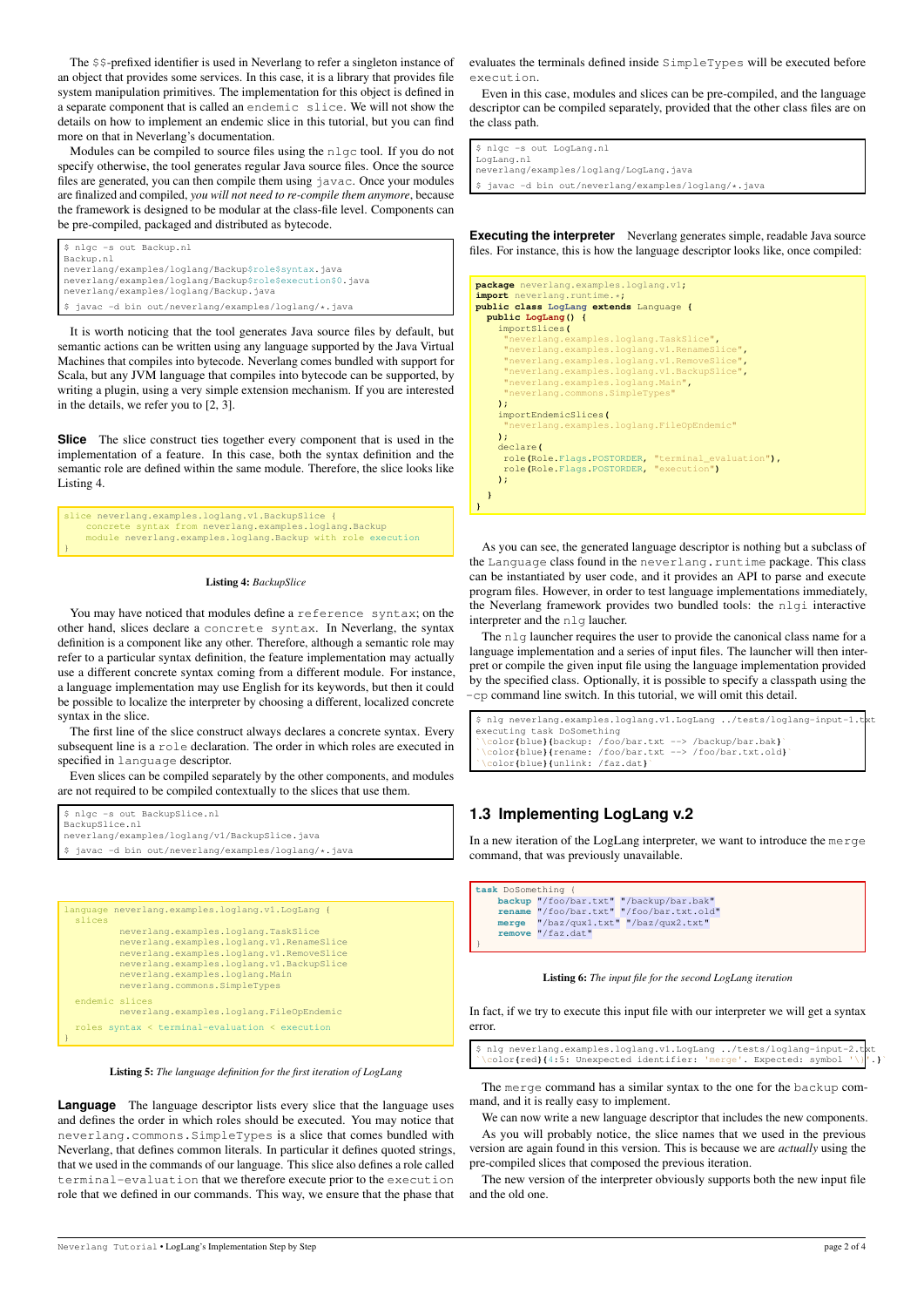

Listing 7: *Merge implementation.*

```
language neverlang.examples.loglang.v2.LogLang {
 slices neverlang.examples.loglang.v1.BackupSlice
          neverlang.examples.loglang.v1.RemoveSlice
          neverlang.examples.loglang.v1.RenameSlice
neverlang.examples.loglang.v2.MergeSlice // new feature
         neverlang.examples.loglang.Task
         neverlang.examples.loglang.Main
         neverlang.commons.SimpleTypes
  endemic slices neverlang.examples.loglang.FileOpEndemic
 roles syntax < terminal-evaluation < execution
}
```




## compiled modules that we used in the previous iterations. language neverlang.examples.loglang.v3.LogLang { slices neverlang.examples.loglang.v3.BackupSlice neverlang.examples.loglang.v3.RemoveSlice neverlang.examples.loglang.v3.RenameSlice neverlang.examples.loglang.v3.MergeSlice neverlang.examples.loglang.Task neverlang.examples.loglang.Main neverlang.commons.SimpleTypes endemic slices neverlang.examples.loglang.FileOpEndemic neverlang.examples.loglang.PermEndemic neverlang.examples.loglang.LoggerEndemic



// roles syntax < terminal-evaluation < logging < permissions < execution roles syntax < terminal-evaluation < logging : permissions : execution

Listing 11: *BackupSlice3*

The new slice for backup reflects that new roles and new modules are now involved. You will also notice that even in this case, we are still using the pre-

## **1.4 Implementing LogLang v.3**

In the third version of our interpreter we want to show off another feature that is peculiar to Neverlang. Using slices, it is possible to define in separate modules further processing phases, but, again, in separate components. The original precompiled units do not need to be modified. In this version of the interpreter, we want to add a permission check phase, in which file permissions are checked. If the tool runs at an insufficient level of permissions, the execution of the program is aborted. Moreover, we want to add logging capabilities to the utility, so that each time a task is performed, we can keep track of the operations in a transcript.

In order to do this, we can define new modules: one for each role and each feature that we want to implement. For instance, we can define BackupPermCheck for permissions and BackupLogging for logging.



Listing 9: *The new Permission Check module for the third iteration of LogLang*

As you may notice, the reference syntax section is shortened so that it points to the definition found in the original module. This is required to resolve the numbers in the role definitions to the correct nonterminals. You may also notice that new endemic slices are being used. We will need to indicate them in our new language definition.

The new language definition includes the endemic slices that implement the permission check operations and the logging library. In this example we are specifying that logging should be performed before every other file-related operation. Then, we execute the permission checks, and finally, if everything went right, we can proceed with executing the task. The commented line is defining an alternate execution order. We will get back to that in a moment, but, first, we will compile this version of the language.

**Using Ant for build automation.** In this version of the language, we will use ant to automate the build. Neverlang comes bundled with an ant task that the Neverlang developer can use to automate builds. In this case, Neverlang . nl source files are usually put in a  $nlg-src$  directory, and generated source files go inside the src directory.

To use this task, we just add a task definition at the top of our build script:



Listing 13: *Task definition for the Ant build script*

A typical Ant build script for Neverlang first compiles every Neverlang source file to Java source code and then compiles all the Java source files to bytecode. This build script (Listing 14) also generates a jar file in the dist/ directory. We can launch the generated interpreter with the usual command.